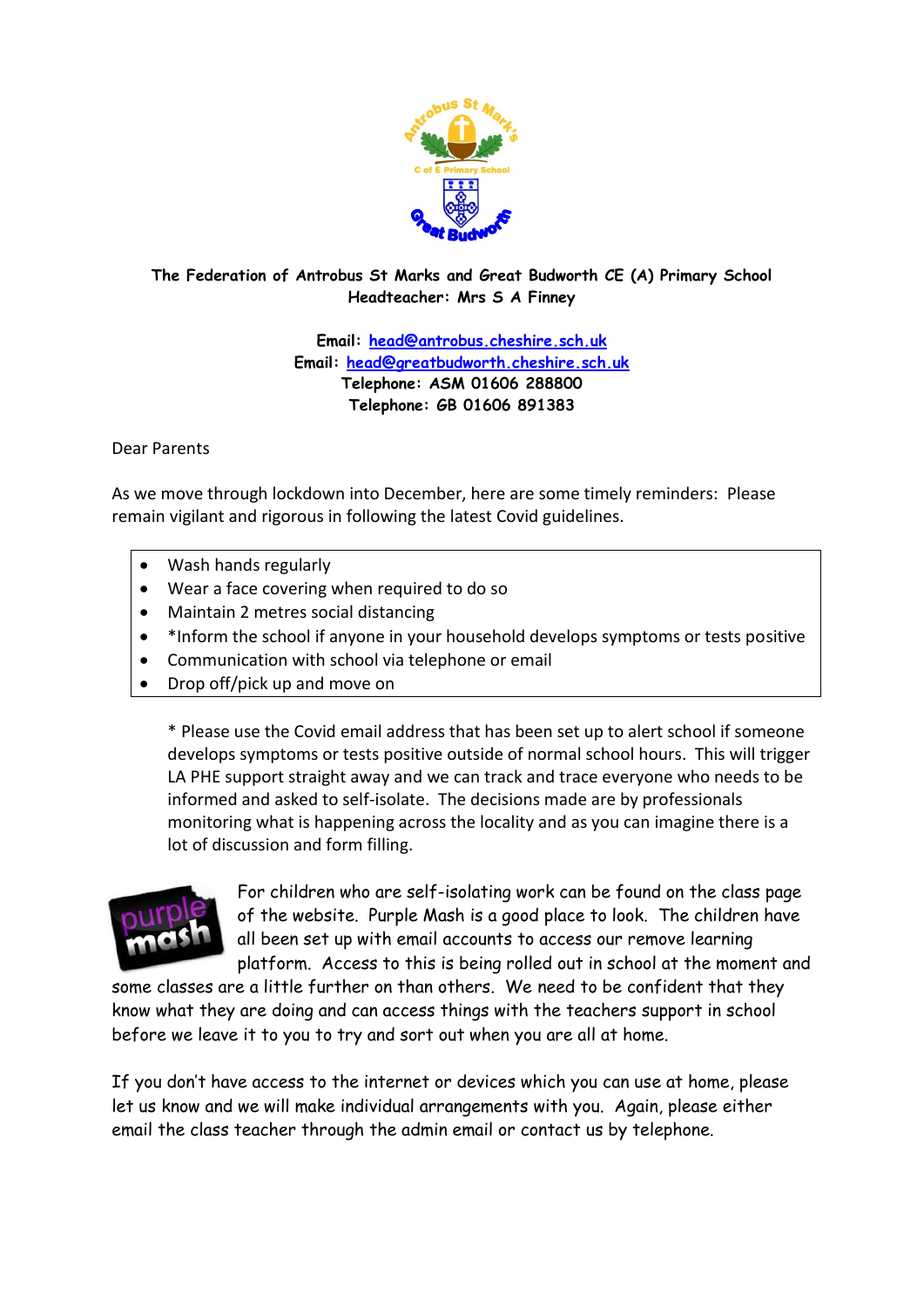It is worth remembering that school remains a safe place and if we follow the guidance, risks remain low. Staff are working very hard to get learning back on track and they are the best people to do this, with the best place for your children being in the classroom with their peers.

Moving on to December, Christmas activities in school will be very different this year and so we have been planning how to manage this. We have a drumming workshop planned for all the children. We have some dance sessions planned that we are hoping to film and upload for you to watch based around well know Christmas books and music. The 'Elf days' will still go ahead although there will not be any movement around school or indeed any opportunity for parent helpers.



Father Christmas will be dropping gifts off, Christmas lunch, Christmas jumper day and parties will all take place.



The dates set are at the end of this newsletter but they remain provisional at this point.

Thank you to all who supported the Poppy Appeal and Children in Need.



Antrobus St Marks raised £81 for Children in Need (we've had more donations since the initial count) and £64.12 for the Poppy Appeal.

Great Budworth raised £58 for Children in Need and £113.60 for the Poppy Appeal

## **Free School Meals – Edsential**

Food parcels can be provided for families, in receipt of FSM's, who have to self-isolate due to Covid restrictions. These parcels will contain items for you to use to make a healthy lunch rather than a pre-made lunch and will cover more than one day.

There is 5 day menu leaflet which includes the ingredients and methods on how to prepare the dishes. You will find this on our school meals page on our website. If anyone would like more information, please contact school.

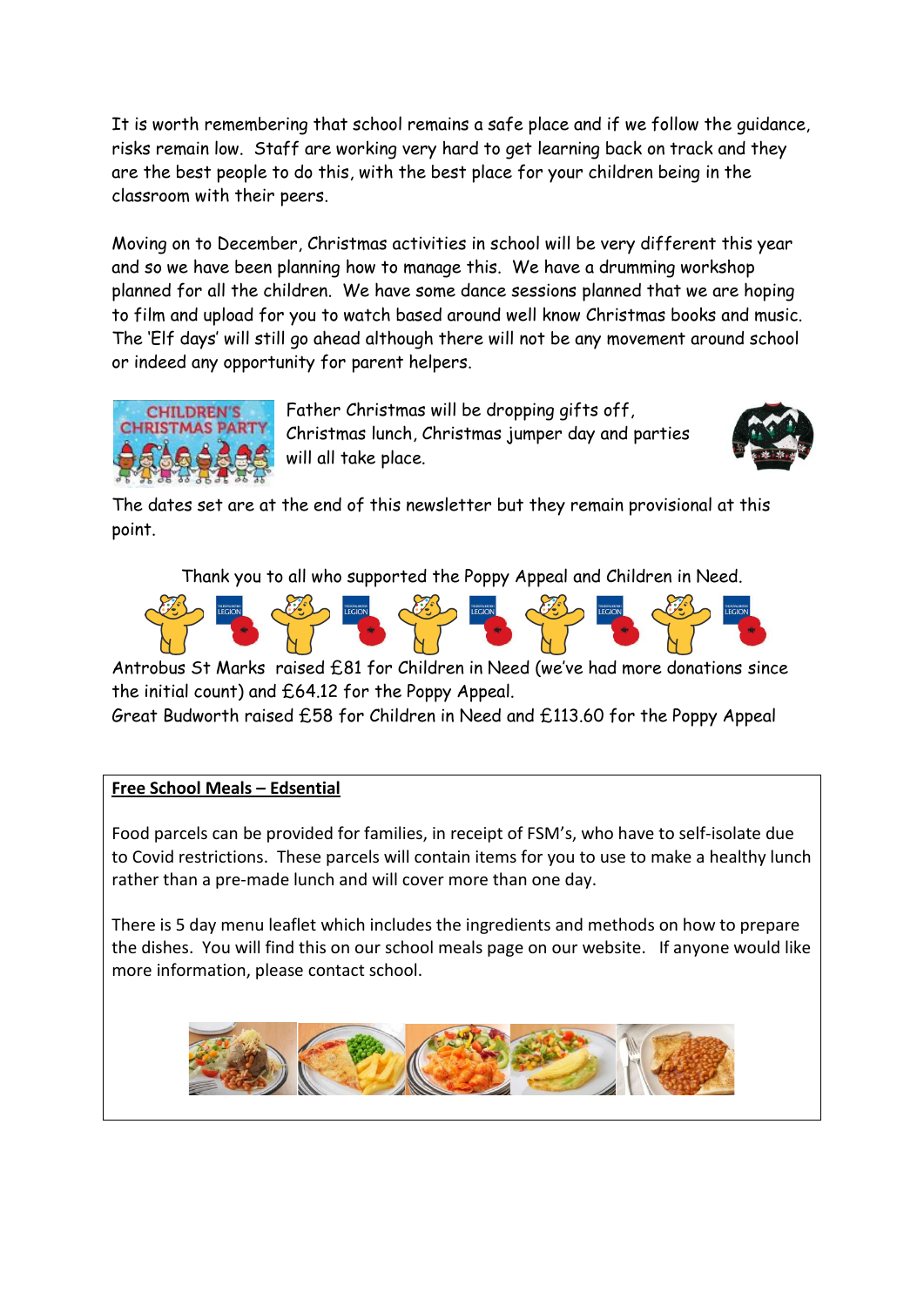# **DIARY DATES**

## **Antrobus St Marks**

Tuesday, 8 December DrumZ Aloud – morning Wednesday, 16 December Christmas Dance Day

Tuesday, 5 January Back to school 2021

## **Great Budworth**

Tuesday, 8 December DrumZ Aloud – afternoon Monday, 14 December \*Elf Day Thursday, 17 December Class film afternoon Tuesday, 5 January Back to school 2021

Friday, 11 December Save the Children Christmas Jumper Day Friday, 11 December Movie Afternoon sponsored by 'Friends' Monday, 14 December \*Elf Day and Class 2 party Tuesday, 15 December \*Elf Day and Class 3 party Thursday, 17 December Christmas Lunch and Class 1 party **(please come in your party clothes)** Friday, 18 December Virtual Panto and Virtual Christmas Service Friday, 18 December Break up for Christmas Holidays



Wednesday, 25 November Christmas Dance (Class 1 & 2) Wednesday, 2 December Christmas Dance (Class 3 & 4) Wednesday, 9 December Christmas Dance (Class 3 & 4) Friday, 11 December Save the Children Christmas Jumper Day Tuesday, 15 December \*Elf Day (am) PE coach (pm) Wednesday, 16 December Christmas lunch/Christmas Bubble party games Friday, 18 December Virtual Panto and Virtual Christmas Service Friday, 18 December Break up for Christmas Holidays

Our virtual Christmas Service is open to all families to watch. (Further details will follow). Families are welcome to collect children from school once they have had a snack and those who have dressed up for the service have got changed.

Please note that there **WILL NOT BE ANY AFTER SCHOOL CLUBS ON FRIDAY, 18 DECEMBER**. Schools will close after the children in the last class bubble have been collected.

**\*WEAR AN ELF OUTFIT OR GREEN & RED NON UNIFORM CLOTHES**